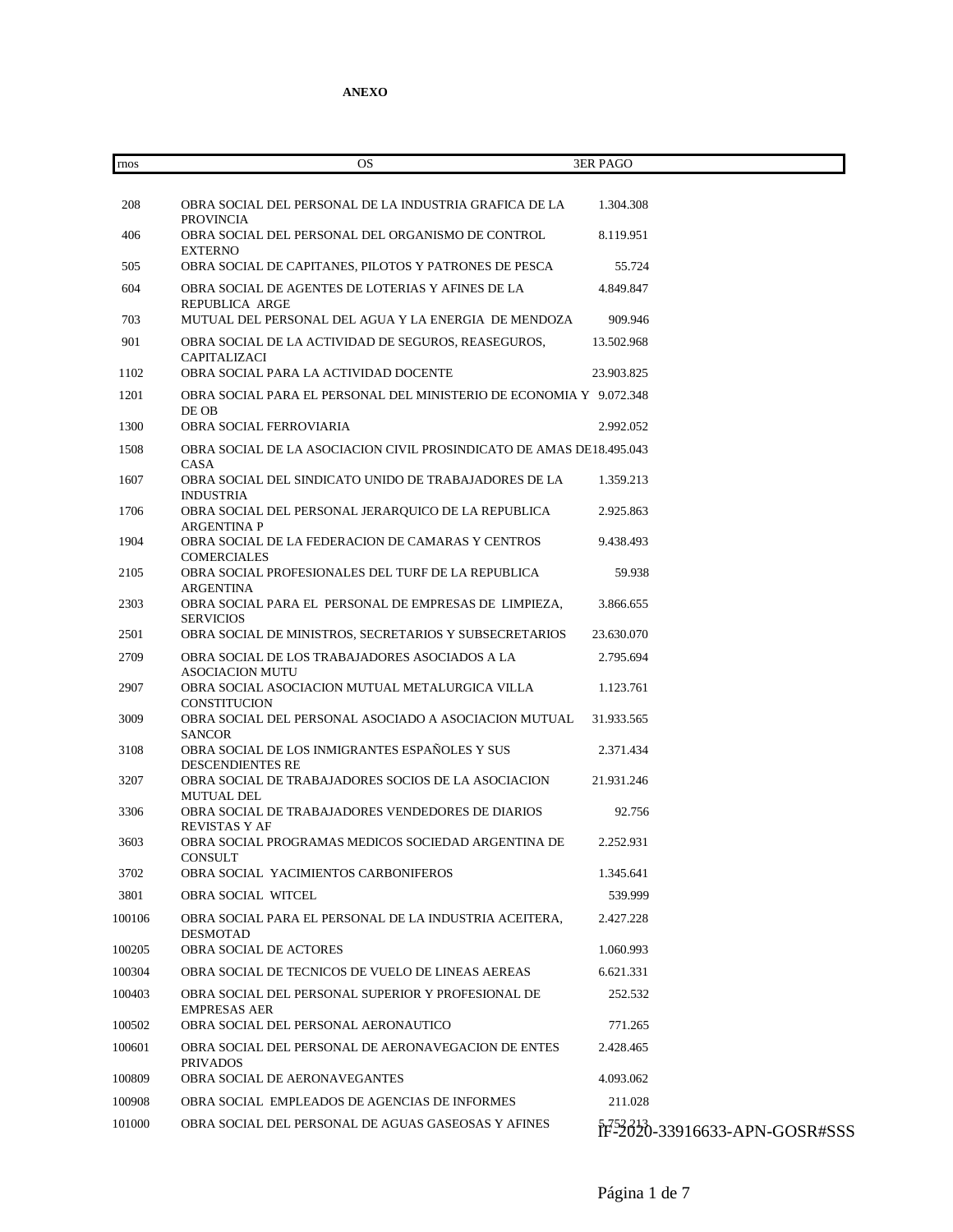| rnos   | <b>OS</b>                                                                   | <b>3ER PAGO</b>                            |
|--------|-----------------------------------------------------------------------------|--------------------------------------------|
| 101109 | OBRA SOCIAL DE ALFAJOREROS, REPOSTEROS, PIZZEROS Y<br><b>HELADEROS</b>      | 4.054.504                                  |
| 101208 | OBRA SOCIAL DEL PERSONAL DE LA INDUSTRIA DE LA<br><b>ALIMENTACION</b>       | 14.689.000                                 |
| 101604 | OBRA SOCIAL DEL PERSONAL DEL AUTOMOVIL CLUB ARGENTINO                       | 4.431.328                                  |
| 101802 | OBRA SOCIAL DEL PERSONAL DEL AZUCAR DEL INGENIO LA<br><b>ESPERANZA</b>      | 401.287                                    |
| 101901 | OBRA SOCIAL DEL PERSONAL DEL AZUCAR DEL INGENIO LEDESMA                     | 1.546.754                                  |
| 102300 | OBRA SOCIAL DEL PERSONAL DEL AZUCAR DEL INGENIO SAN<br><b>MARTIN</b>        | 851.471                                    |
| 102706 | OBRA SOCIAL DEL PERSONAL DE LA INDUSTRIA AZUCARERA                          | 12.131.359                                 |
| 102904 | OBRA SOCIAL DEL PERSONAL DE BARRACAS DE LANAS. CUEROS Y<br><b>ANEXOS</b>    | 4.554.666                                  |
| 103006 | OBRA SOCIAL DEL PERSONAL DE LA INDUSTRIA BOTONERA                           | 339.765                                    |
| 103105 | OBRA SOCIAL DEL PERSONAL DE LA INDUSTRIA DEL CALZADO                        | 5.013.804                                  |
| 103204 | OBRA SOCIAL DE CONDUCTORES CAMIONEROS Y PERSONAL DEL<br><b>TRANSPO</b>      | 30.039.639                                 |
| 103402 | OBRA SOCIAL DEL PERSONAL DE CARGA Y DESCARGA                                | 1.163.189                                  |
| 103600 | OBRA SOCIAL DEL PERSONAL AUXILIAR DE CASAS PARTICULARES                     | 35.927.351                                 |
| 103808 | OBRA SOCIAL DEL PERSONAL DEL CAUCHO                                         | 271.889                                    |
| 104009 | OBRA SOCIAL DEL PERSONAL DE CEMENTERIOS DE LA REPUBLICA<br><b>ARGENT</b>    | 301.053                                    |
| 104108 | OBRA SOCIAL DE CERAMISTAS                                                   | 3.672.481                                  |
| 104207 | OBRA SOCIAL DEL PERSONAL DE LA CERAMICA, SANITARIOS,<br><b>PORCELANA</b>    | 1.013.433                                  |
| 104306 | OBRA SOCIAL DEL PERSONAL DE LA ACTIVIDAD CERVECERA Y<br><b>AFINES</b>       | 9.629.435                                  |
| 104405 | OBRA SOCIAL DEL PERSONAL CINEMATOGRAFICO DE MAR DEL<br><b>PLATA</b>         | 81.030                                     |
| 104504 | OBRA SOCIAL DEL PERSONAL DE LA INDUSTRIA CINEMATOGRAFICA                    | 706.828                                    |
| 104801 | OBRA SOCIAL DE COLOCADORES DE AZULEJOS, MOSAICOS,<br><b>GRANITEROS, L</b>   | 114.054                                    |
| 105002 | OBRA SOCIAL DE CONDUCTORES NAVALES                                          | 2.824.689                                  |
| 105309 | OBRA SOCIAL DEL PERSONAL ADMINISTRATIVO Y TECNICO DE LA<br><b>CONSTRU</b>   | 3.554.959                                  |
| 105408 | OBRA SOCIAL DEL PERSONAL DE LA CONSTRUCCION                                 | 94.585.363                                 |
| 105507 | OBRA SOCIAL DE LOS CORTADORES DE LA INDUMENTARIA                            | 977.498                                    |
| 105606 | OBRA SOCIAL DEL PERSONAL DE LA INDUSTRIA DEL CUERO Y<br><b>AFINES</b>       | 1.297.367                                  |
| 105705 | OBRA SOCIAL DEL PERSONAL DE LA INDUSTRIA DEL CHACINADO Y<br><b>AFINES</b>   | 842.703                                    |
| 105804 | OBRA SOCIAL DE CHOFERES DE CAMIONES                                         | 31.706.691                                 |
| 106005 | OBRA SOCIAL DEL PERSONAL DE ENTIDADES DEPORTIVAS Y<br><b>CIVILES</b>        | 21.244.006                                 |
| 106104 | OBRA SOCIAL DE EMPLEADOS DE DESPACHANTES DE ADUANA                          | 190.761                                    |
| 106203 | OBRA SOCIAL DEL PERSONAL DE DISTRIBUIDORAS<br><b>CINEMATOGRAFICAS</b>       | 244.143                                    |
| 106302 | OBRA SOCIAL DE DOCENTES PARTICULARES                                        | 33.497.126                                 |
| 106401 | OBRA SOCIAL DEL PERSONAL DE EDIFICIOS DE RENTA Y<br><b>HORIZONTAL DE LA</b> | 2.507.327                                  |
| 106500 | OBRA SOCIAL DEL PERSONAL DE EDIFICIOS DE RENTA Y<br><b>HORIZONTAL DE LA</b> | 2.951.033                                  |
| 106609 | OBRA SOCIAL ELECTRICISTAS NAVALES                                           | 3.963.251<br>IF-2020-33916633-APN-GOSR#SSS |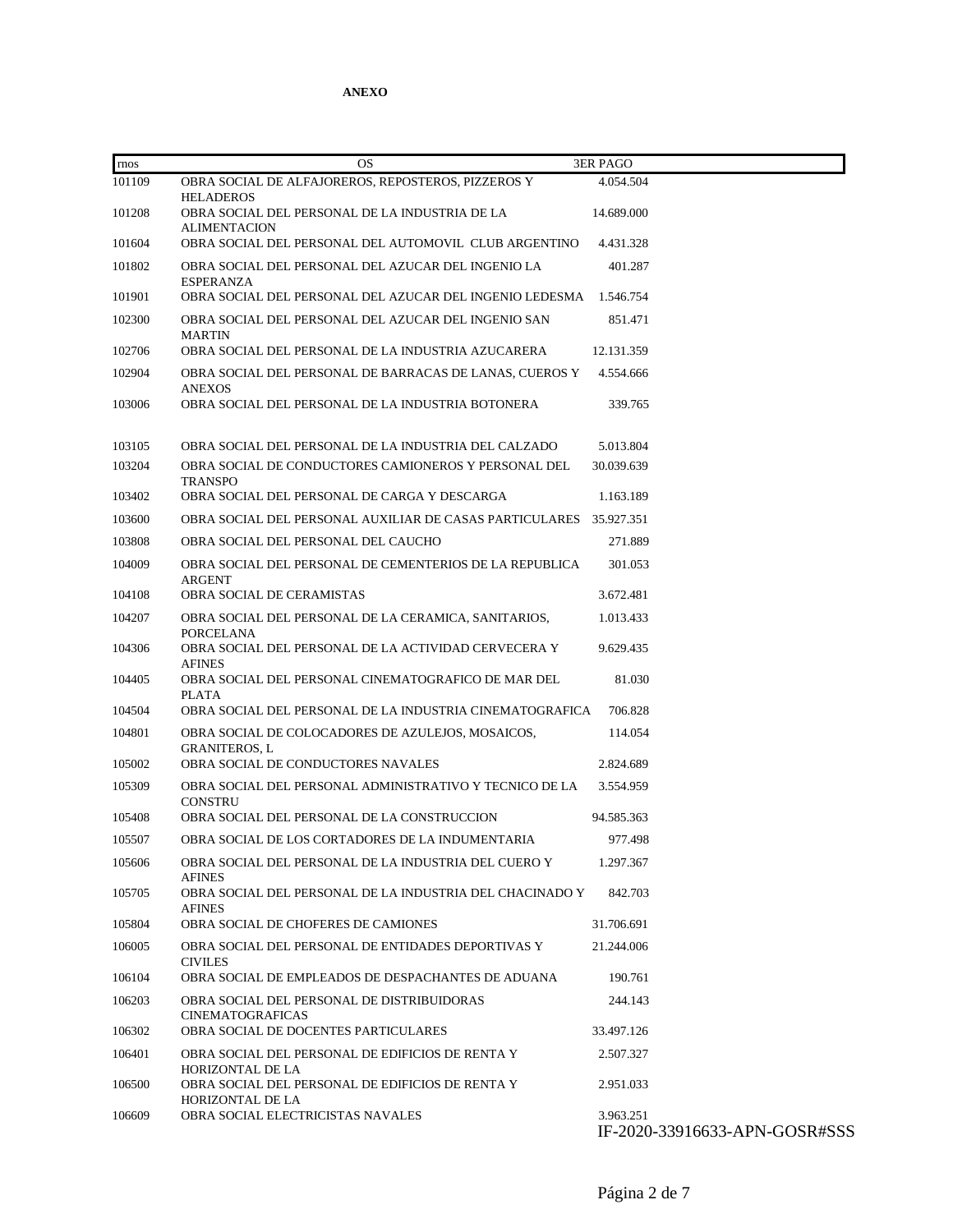| rnos   | <b>OS</b>                                                                  | <b>3ER PAGO</b>                           |
|--------|----------------------------------------------------------------------------|-------------------------------------------|
| 106807 | OBRA SOCIAL DEL PERSONAL DE LA ENSENANZA PRIVADA                           | 1.668.152                                 |
| 106906 | OBRA SOCIAL DEL PERSONAL DE ESCRIBANIAS DE LA PROVINCIA<br>DE BUENO        | 492.142                                   |
| 107008 | OBRA SOCIAL DEL PERSONAL DE ESCRIBANOS                                     | 250.004                                   |
| 107206 | OBRA SOCIAL DEL PERSONAL DE ESTACIONES DE SERVICIO,<br>GARAGES, PLA        | 2.954.465                                 |
| 107404 | OBRA SOCIAL DEL PERSONAL DE FARMACIA                                       | 5.087.525                                 |
| 107800 | OBRA SOCIAL DEL PERSONAL DE LA INDUSTRIA DEL<br><b>FIBROCEMENTO</b>        | 6.214.050                                 |
| 107909 | OBRA SOCIAL DEL PERSONAL DE LA INDUSTRIA FIDEERA                           | 5.858.511                                 |
| 108100 | OBRA SOCIAL DEL PERSONAL DE LA INDUSTRIA DEL FOSFORO,<br><b>ENCENDIDO</b>  | 1.800.151                                 |
| 108704 | OBRA SOCIAL DE TECNICOS DE FUTBOL                                          | 462.796                                   |
| 108803 | OBRA SOCIAL DEL PERSONAL DEL TURISMO, HOTELERO Y<br><b>GASTRONOMICO</b>    | 55.460.760                                |
| 109004 | OBRA SOCIAL DEL PERSONAL GRAFICO                                           | 4.958.744                                 |
| 109202 | OBRA SOCIAL DE GUINCHEROS Y MAQUINISTAS DE GRUAS MOVILES 9.888.031         |                                           |
| 109301 | OBRA SOCIAL DEL PERSONAL DE CONSIGNATARIOS DEL MERCADO<br><b>NACION</b>    | 54.455                                    |
| 109400 | OBRA SOCIAL DEL PERSONAL DE LA INDUSTRIA DEL HIELO Y<br><b>MERCADOS PA</b> | 1.493.700                                 |
| 109608 | OBRA SOCIAL DEL PERSONAL MENSUALIZADO DEL JOCKEY CLUB<br>DE BUENO          | 84.775                                    |
| 109707 | OBRA SOCIAL DEL PERSONAL DE IMPRENTA, DIARIOS Y AFINES                     | 2.620.182                                 |
| 110008 | OBRA SOCIAL DEL PERSONAL DE JABONEROS                                      | 472.966                                   |
| 110107 | OBRA SOCIAL DE JARDINEROS, PARQUISTAS, VIVERISTAS Y<br><b>FLORICULTORE</b> | 819.260                                   |
| 110503 | OBRA SOCIAL DEL PERSONAL DE LA INDUSTRIA LECHERA                           | 5.473.345                                 |
| 110602 | OBRA SOCIAL DE LOCUTORES                                                   | 53.358                                    |
| 110701 | OBRA SOCIAL DE LA FEDERACION ARGENTINA DE TRABAJADORES<br>DE LUZ Y         | 9.926.076                                 |
| 110800 | OBRA SOCIAL DE LOS TRABAJADORES DE LAS EMPRESAS DE<br><b>ELECTRICIDAD</b>  | 4.291.091                                 |
| 110909 | OBRA SOCIAL DEL PERSONAL DE LUZ Y FUERZA DE CORDOBA                        | 2.742.192                                 |
| 111001 | OBRA SOCIAL DEL PERSONAL DE LA INDUSTRIA MADERERA                          | 8.678.171                                 |
| 111209 | OBRA SOCIAL DEL PERSONAL DE MAESTRANZA                                     | 21.453.515                                |
| 111407 | OBRA SOCIAL DE CAPITANES DE ULTRAMAR Y OFICIALES DE LA<br><b>MARINA M</b>  | 1.631.194                                 |
| 111605 | OBRA SOCIAL DE EMPLEADOS DE LA MARINA MERCANTE                             | 1.369.521                                 |
| 111803 | OBRA SOCIAL DEL PERSONAL MARITIMO                                          | 901.889                                   |
| 111902 | OBRA SOCIAL DEL SINDICATO DE MECANICOS Y AFINES DEL<br><b>TRANSPORTE A</b> | 24.012.864                                |
| 112004 | OBRA SOCIAL DEL PERSONAL SUPERIOR MERCEDES BENZ<br>ARGENTINA               | 2.389.573                                 |
| 112103 | OBRA SOCIAL DE LA UNION OBRERA METALURGICA DE LA<br><b>REPUBLICA ARG</b>   | 40.738.910                                |
| 112202 | OBRA SOCIAL DE LOS SUPERVISORES DE LA INDUSTRIA<br>METALMECANICA           | 16.820.125                                |
| 112301 | OBRA SOCIAL DEL PERSONAL DE MICROS Y OMNIBUS DE MENDOZA                    | 559.485                                   |
| 112400 | OBRA SOCIAL DE LA ACTIVIDAD MINERA                                         | 980.456                                   |
| 112608 | OBRA SOCIAL DEL PERSONAL DE LA INDUSTRIA MOLINERA                          | 10.958.285                                |
| 113205 | OBRA SOCIAL DE JEFES Y OFICIALES NAVALES DE<br>RADIOCOMUNICACIONES         | 4342.140<br>IF-2020-33916633-APN-GOSR#SSS |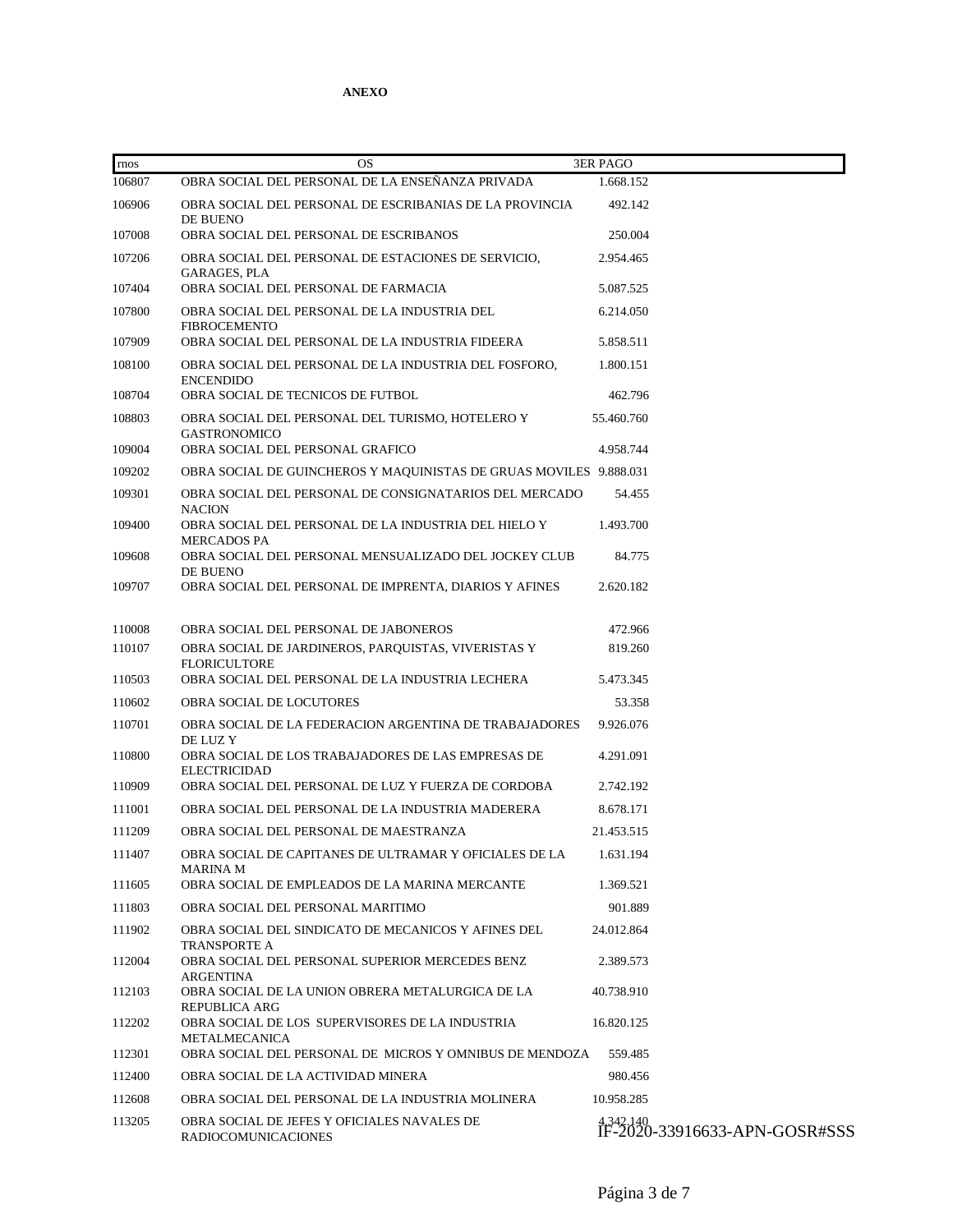| rnos   | <b>OS</b>                                                                              | <b>3ER PAGO</b>                            |
|--------|----------------------------------------------------------------------------------------|--------------------------------------------|
| 113304 | OBRA SOCIAL DE JEFES Y OFICIALES MAQUINISTAS NAVALES                                   | 194.792                                    |
| 113601 | OBRA SOCIAL DEL PERSONAL DE LA INDUSTRIA DEL NEUMATICO                                 | 1.024.081                                  |
| 113809 | OBRA SOCIAL DE COMISARIOS NAVALES                                                      | 6.253.507                                  |
| 113908 | OBRA SOCIAL DEL PERSONAL DE PANADERIAS                                                 | 4.268.111                                  |
| 114109 | OBRA SOCIAL DEL PERSONAL DEL PAPEL, CARTON Y QUIMICOS                                  | 3.529.049                                  |
| 114208 | OBRA SOCIAL DE LA INDUSTRIA DE PASTAS ALIMENTICIAS                                     | 635.112                                    |
| 114307 | OBRA SOCIAL TRABAJADORES PASTELEROS, CONFITEROS,<br>PIZZEROS, HELA                     | 19.253.691                                 |
| 114505 | OBRA SOCIAL DE PATRONES DE CABOTAJE DE RIOS Y PUERTOS                                  | 3.946.008                                  |
| 114703 | OBRA SOCIAL DEL PERSONAL DE PELUQUERIAS, ESTETICAS Y<br><b>AFINES</b>                  | 1.655.485                                  |
| 115003 | OBRA SOCIAL DEL PERSONAL DE LA ACTIVIDAD PERFUMISTA                                    | 1.478.476                                  |
| 115102 | OBRA SOCIAL DE TRABAJADORES DE PRENSA DE BUENOS AIRES                                  | 4.965.187                                  |
| 115300 | OBRA SOCIAL DE PETROLEROS                                                              | 65.785.565                                 |
| 115409 | OBRA SOCIAL DEL PETROLEO Y GAS PRIVADO                                                 | 3.192.026                                  |
| 115508 | OBRA SOCIAL DE PETROLEROS DE CORDOBA                                                   | 1.642.281                                  |
| 115607 | OBRA SOCIAL DEL PERSONAL DE LA INDUSTRIA PETROQUIMICA                                  | 73.005                                     |
| 115706 | OBRA SOCIAL PARA PILOTOS DE LINEAS AEREAS COMERCIALES Y<br>REGULAR                     | 228.234                                    |
| 115805 | OBRA SOCIAL DEL PERSONAL DE FABRICAS DE PINTURA                                        | 458.207                                    |
| 116006 | OBRA SOCIAL DEL PERSONAL DE LA INDUSTRIA DEL PLASTICO                                  | 11.491.850                                 |
| 116105 | OBRA SOCIAL DE CAPATACES ESTIBADORES PORTUARIOS                                        | 16.942.960                                 |
| 116204 | OBRA SOCIAL DE PORTUARIOS ARGENTINOS                                                   | 404.849                                    |
| 117207 | OBRA SOCIAL DEL PERSONAL DE PRENSA DE LA REPUBLICA<br><b>ARGENTINA</b>                 | 351.794                                    |
| 117702 | OBRA SOCIAL DEL PERSONAL DE PRENSA DE MAR DEL PLATA                                    | 751.676                                    |
| 117801 | OBRA SOCIAL DEL PERSONAL DE PRENSA DE MENDOZA                                          | 631.211                                    |
| 118002 | OBRA SOCIAL DE EMPLEADOS DE PRENSA DE CORDOBA                                          | 328.660                                    |
| 118200 | OBRA SOCIAL DE AGENTES DE PROPAGANDA MEDICA DE LA                                      | 352.671                                    |
|        | <b>REPUBLICA AR</b>                                                                    |                                            |
| 118309 | OBRA SOCIAL DE AGENTES DE PROPAGANDA MEDICA DE<br><b>CORDOBA</b>                       | 3.207.573                                  |
| 118507 | OBRA SOCIAL DE AGENTES DE PROPAGANDA MEDICA DE ROSARIO                                 | 51.171                                     |
| 118606 | OBRA SOCIAL DEL PERSONAL DE LA PUBLICIDAD                                              | 412.016                                    |
| 118705 | OBRA SOCIAL DEL PERSONAL DE INDUSTRIAS QUIMICAS Y                                      | 1.133.080                                  |
| 118903 | PETROQUIMICA<br>OBRA SOCIAL DEL PERSONAL DE RECOLECCION Y BARRIDO DE<br><b>ROSARIO</b> | 1.832.124                                  |
| 119005 | OBRA SOCIAL DEL PERSONAL DE REFINERIAS DE MAIZ                                         | 645.753                                    |
| 119203 | OBRA SOCIAL DE RELOJEROS Y JOYEROS                                                     | 8.718.673                                  |
| 119302 | OBRA SOCIAL DEL PERSONAL RURAL Y ESTIBADORES DE LA                                     | 179.516.685                                |
| 119500 | <b>REPUBLICA ARG</b><br>OBRA SOCIAL DEL PERSONAL DE LA SANIDAD ARGENTINA               | 40.342.543                                 |
| 119609 | OBRA SOCIAL DEL PERSONAL DE INSTALACIONES SANITARIAS                                   | 516.784                                    |
| 119708 | OBRA SOCIAL DEL PERSONAL DE SEGURIDAD COMERCIAL,<br><b>INDUSTRIAL E IN</b>             | 9.691.544                                  |
| 119906 | OBRA SOCIAL DE SERENOS DE BUQUES                                                       | 4.104.111                                  |
| 120603 | OBRA SOCIAL DE EMPLEADOS DEL TABACO DE LA REPUBLICA<br><b>ARGENTINA</b>                | 1.325.283<br>IF-2020-33916633-APN-GOSR#SSS |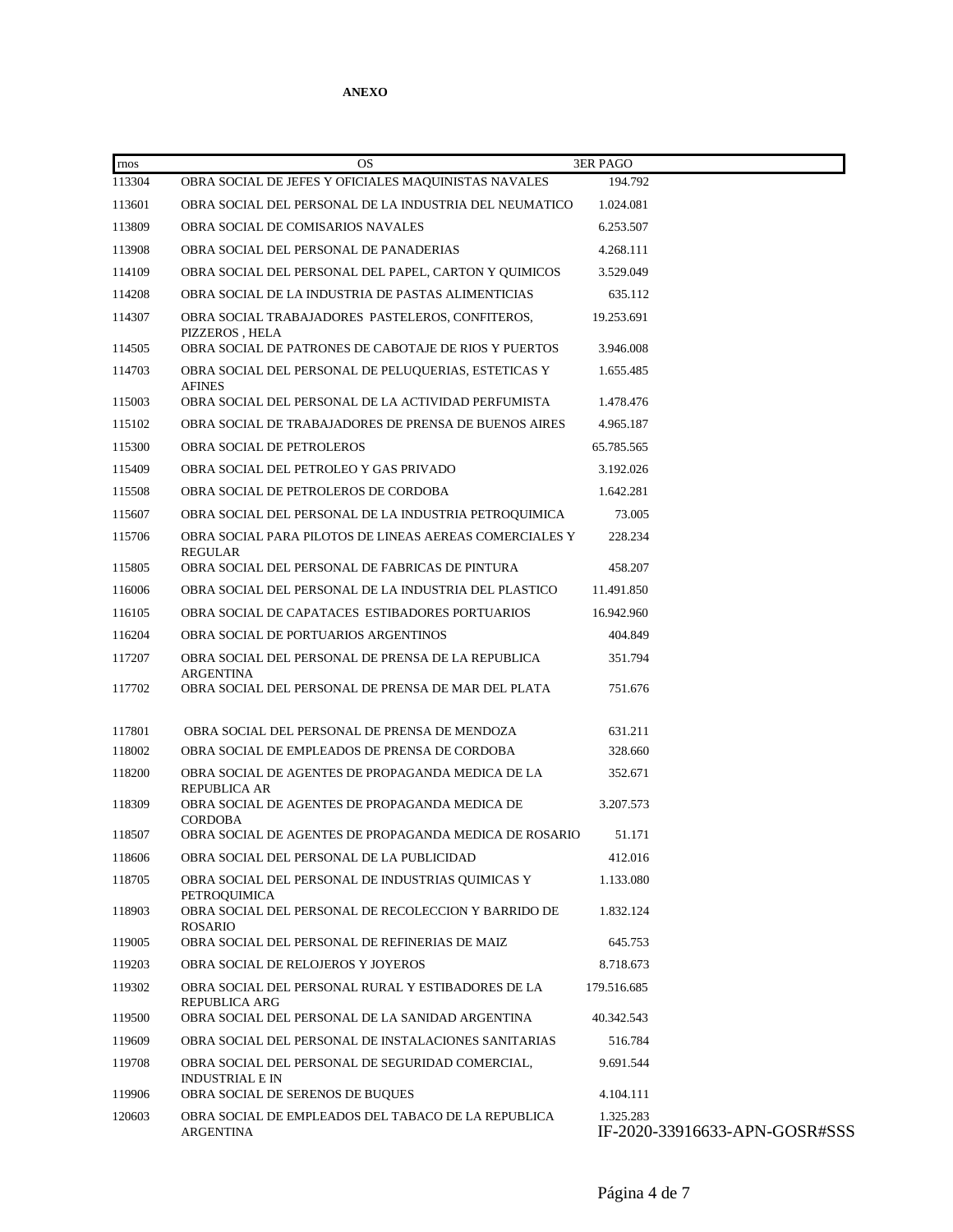| rnos   | <b>OS</b>                                                                            | <b>3ER PAGO</b>                          |
|--------|--------------------------------------------------------------------------------------|------------------------------------------|
| 120702 | OBRA SOCIAL DEL PERSONAL DE LAS TELECOMUNICACIONES DE<br><b>LA REPUB</b>             | 2.437.576                                |
| 120801 | OBRA SOCIAL DE TRABAJADORES DE LAS COMUNICACIONES                                    | 979.764                                  |
| 120900 | OBRA SOCIAL DEL PERSONAL DE TELEVISION                                               | 6.607.807                                |
| 121002 | OBRA SOCIAL DEL PERSONAL DE LA INDUSTRIA TEXTIL                                      | 8.540.806                                |
| 121101 | OBRA SOCIAL DE EMPLEADOS TEXTILES Y AFINES                                           | 3.055.106                                |
| 121507 | OBRA SOCIAL DE LA INDUSTRIA DEL TRANSPORTE AUTOMOTOR<br>DE CORD                      | 2.020.235                                |
| 121606 | OBRA SOCIAL CONDUCTORES DE TRANSPORTE COLECTIVO DE<br><b>PASAJEROS</b>               | 22.209.937                               |
| 121705 | OBRA SOCIAL DEL PERSONAL DE LA ACTIVIDAD DEL TURF                                    | 23.211.032                               |
| 122005 | OBRA SOCIAL DEL PERSONAL DE LA INDUSTRIA DEL VESTIDO                                 | 2.960.101                                |
| 122104 | OBRA SOCIAL DE VIAJANTES VENDEDORES DE LA REPUBLICA<br>ARGENTINA.                    | 14.822.099                               |
| 122302 | OBRA SOCIAL DEL PERSONAL DE LA ACTIVIDAD VIAL                                        | 1.239.547                                |
| 122500 | OBRA SOCIAL DEL PERSONAL DE LA INDUSTRIA DEL VIDRIO                                  | 1.318.188                                |
| 122609 | OBRA SOCIAL DEL PERSONAL DE LA ACTIVIDAD VITIVINICOLA                                | 12.252.217                               |
| 122807 | OBRA SOCIAL DEL PERSONAL DE VIGILANCIA Y SEGURIDAD<br>COMERCIAL, IN                  | 774.997                                  |
| 122906 | OBRA SOCIAL DEL PERSONAL DE ESTACIONES DE SERVICIO,<br>GARAGES, PLA                  | 450.982                                  |
| 123008 | OBRA SOCIAL PARA EL PERSONAL DE ESTACIONES DE SERVICIO,<br>GARAGES,                  | 988.180                                  |
| 123305 | OBRA SOCIAL DEL PERSONAL DE SOCIEDADES DE AUTORES Y<br><b>AFINES</b>                 | 3.409.443                                |
| 123404 | OBRA SOCIAL DEL PERSONAL DE PRENSA DE ROSARIO                                        | 619.689                                  |
| 123503 | OBRA SOCIAL DEL PERSONAL DE PRENSA DE TUCUMAN                                        | 5.499.976                                |
| 123602 | OBRA SOCIAL DE TRABAJADORES DE PERKINS ARGENTINA S.A.I.C                             | 781.628                                  |
| 123701 | OBRA SOCIAL DE PEONES DE TAXIS DE LA CAPITAL FEDERAL                                 | 2.190.570                                |
| 124506 | OBRA SOCIAL DE TRABAJADORES DE LA INDUSTRIA DEL GAS                                  | 587.027                                  |
| 125103 | OBRA SOCIAL DE LOS PROFESIONALES UNIVERSITARIOS DEL AGUA<br>Y LA EN                  | 205.541                                  |
| 125301 | OBRA SOCIAL FEDERAL DE LA FEDERACION NACIONAL DE<br><b>TRABAJADORES</b>              | 1.290.044                                |
| 125509 | OBRA SOCIAL DE LA FEDERACION ARGENTINA DEL TRABAJADOR<br>DE LAS U                    | 13.881.153                               |
| 125707 | OBRA SOCIAL UNION PERSONAL DE LA UNION DEL PERSONAL<br><b>CIVIL DE LA</b>            | 95.787.881                               |
| 125905 | OBRA SOCIAL DE ARBITROS DEPORTIVOS DE LA REPUBLICA<br><b>ARGENTINA</b>               | 966.422                                  |
| 126007 | OBRA SOCIAL DE LA FEDERACION GREMIAL DE LA INDUSTRIA DE<br><b>LA CARNE</b>           | 5.070.714                                |
| 126205 | OBRA SOCIAL DE LOS EMPLEADOS DE COMERCIO Y ACTIVIDADES 284.204.894<br><b>CIVILES</b> |                                          |
| 126304 | OBRA SOCIAL BANCARIA ARGENTINA                                                       | 6.540.518                                |
| 126601 | OBRA SOCIAL DEL PERSONAL DE INDUSTRIAS QUIMICAS Y<br>PETROQUIMICA                    | 64.421                                   |
| 126809 | OBRA SOCIAL DE CONDUCTORES DE REMISES Y AUTOS AL<br><b>INSTANTE Y AFIN</b>           | 794.121                                  |
| 126908 | OBRA SOCIAL DE LOS MEDICOS DE LA CIUDAD DE BUENOS AIRES                              | 28.452.168                               |
| 127000 | OBRA SOCIAL DE TRABAJADORES DE ESTACIONES DE SERVICIO                                | 4.481.756                                |
| 127109 | OBRA SOCIAL DEL PERSONAL DE TELECOMUNICACIONES<br><b>SINDICATO BUEN</b>              | 684.367<br>IF-2020-33916633-APN-GOSR#SSS |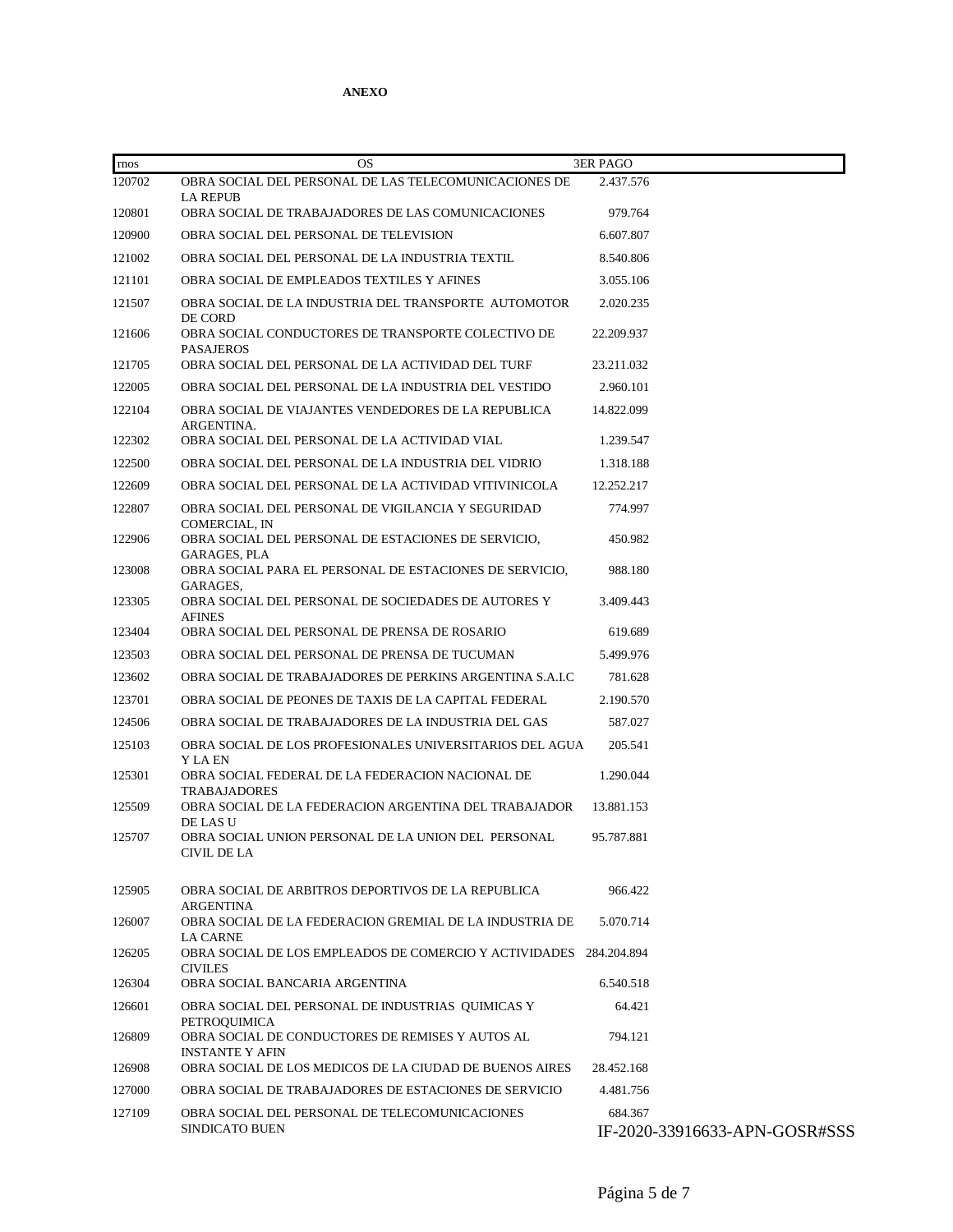| rnos   | <b>OS</b>                                                                                 | <b>3ER PAGO</b> |
|--------|-------------------------------------------------------------------------------------------|-----------------|
| 127208 | OBRA SOCIAL DE MANDOS MEDIOS DE TELECOMUNICACIONES EN                                     | 6.678.623       |
| 127307 | <b>LA REPU</b><br>OBRA SOCIAL DE TRABAJADORES VIALES Y AFINES DE LA                       | 552.754         |
| 127505 | <b>REPUBLICA ARGE</b><br>OBRA SOCIAL DE LAS ASOCIACIONES DE EMPLEADOS DE                  | 2.849.987       |
| 127604 | <b>FARMACIA</b><br>OBRA SOCIAL PARA EL PERSONAL DE OBRAS Y SERVICIOS<br><b>SANITARIOS</b> | 817.202         |
| 127802 | OBRA SOCIAL DE LUZ Y FUERZA DE LA PATAGONIA                                               | 135.821         |
| 127901 | OBRA SOCIAL DE PETROLEROS PRIVADOS                                                        | 2.413.461       |
| 128003 | OBRA SOCIAL DEL PERSONAL DE LA FEDERACION DE SINDICATOS<br>DE LA IN                       | 727.733         |
| 128102 | OBRA SOCIAL DE LA UNION DE TRABAJADORES DEL INSTITUTO<br><b>NACIONAL</b>                  | 861.057         |
| 128201 | OBRA SOCIAL DEL SINDICATO UNICO DE RECOLECTORES DE<br><b>RESIDUOS Y BA</b>                | 955.468         |
| 128607 | OBRA SOCIAL DE TRABAJADORES DEL PETROLEO Y GAS PRIVADO<br>DEL CHU                         | 534.176         |
| 200400 | OBRA SOCIAL DEL PERSONAL DE LA EMPRESA NACIONAL DE<br><b>CORREOS Y TE</b>                 | 1.043.971       |
| 300704 | OBRA SOCIAL CERAS JOHNSON                                                                 | 38.779          |
| 302106 | OBRA SOCIAL PARA DIRECTIVOS, TECNICOS Y EMPLEADOS DE<br><b>JOHN DEERE</b>                 | 25.567          |
| 302809 | OBRA SOCIAL REFINERIAS DE MAIZ S.A.I.C.F.                                                 | 192.851         |
| 303109 | <b>OBRA SOCIAL SUPERCO</b>                                                                | 107.492         |
| 303406 | OBRA SOCIAL DEL PERSONAL SHELL-CAPSA                                                      | 109.582         |
| 303703 | OBRA SOCIAL DEL PERSONAL DE PBBPOLISUR SA DE BAHIA<br><b>BLANCA</b>                       | 71.064          |
| 303901 | OBRA SOCIAL DE FORD AGENTINA S.C.A                                                        | 44.378          |
| 304003 | OBRA SOCIAL DE VOLKSWAGEN ARGENTINA S.A.                                                  | 166.949         |
| 400107 | OBRA SOCIAL DEL PERSONAL DE DIRECCION DE LAS EMPRESAS DE                                  | 440.233         |
| 400206 | LA ALIM<br>OBRA SOCIAL DEL PERSONAL DE DIRECCION DE LA INDUSTRIA<br><b>AUTOMOTR</b>       | 438.068         |
| 400305 | OBRA SOCIAL COOPERATIVA LTDA. DE ASISTENCIA MEDICA Y<br>FARMACEUT                         | 190.649         |
| 400404 | OBRA SOCIAL DEL PERSONAL DE DIRECCION DE LA INDUSTRIA<br><b>CERVECERA</b>                 | 491.254         |
| 400602 | OBRA SOCIAL DEL PERSONAL DIRECTIVO DE LA INDUSTRIA DE LA<br>CONSTRU                       | 129.812         |
| 400800 | OBRA SOCIAL DE EJECUTIVOS Y DEL PERSONAL DE DIRECCION DE<br><b>EMPRESA</b>                | 51.941.227      |
| 400909 | OBRA SOCIAL ACCION SOCIAL DE EMPRESARIOS                                                  | 10.889.405      |
| 401100 | OBRA SOCIAL DEL PERSONAL DE DIRECCION ALFREDO FORTABAT                                    | 75.170          |
| 401209 | OBRA SOCIAL DEL PERSONAL DE DIRECCION DE LA INDUSTRIA<br><b>METALURGI</b>                 | 3.045.761       |
| 401605 | OBRA SOCIAL DEL PERSONAL DE DIRECCION DE LA INDUSTRIA<br>PRIVADA DE                       | 979.373         |
| 401704 | OBRA SOCIAL DE EMPRESARIOS, PROFESIONALES Y<br><b>MONOTRIBUTISTAS</b>                     | 6.048.525       |
| 401803 | OBRA SOCIAL ASOCIACION MUTUAL DEL PERSONAL DE PHILIPS<br><b>ARGENTIN</b>                  | 31.240          |
| 401902 | OBRA SOCIAL DEL PERSONAL DE DIRECCION DE PERFUMERIA E.W.<br><b>HOPE</b>                   | 583.033         |
| 402004 | OBRA SOCIAL DEL PERSONAL DE DIRECCION DE SANIDAD LUIS<br><b>PASTEUR</b>                   | 1.406.095       |

IF-2020-33916633-APN-GOSR#SSS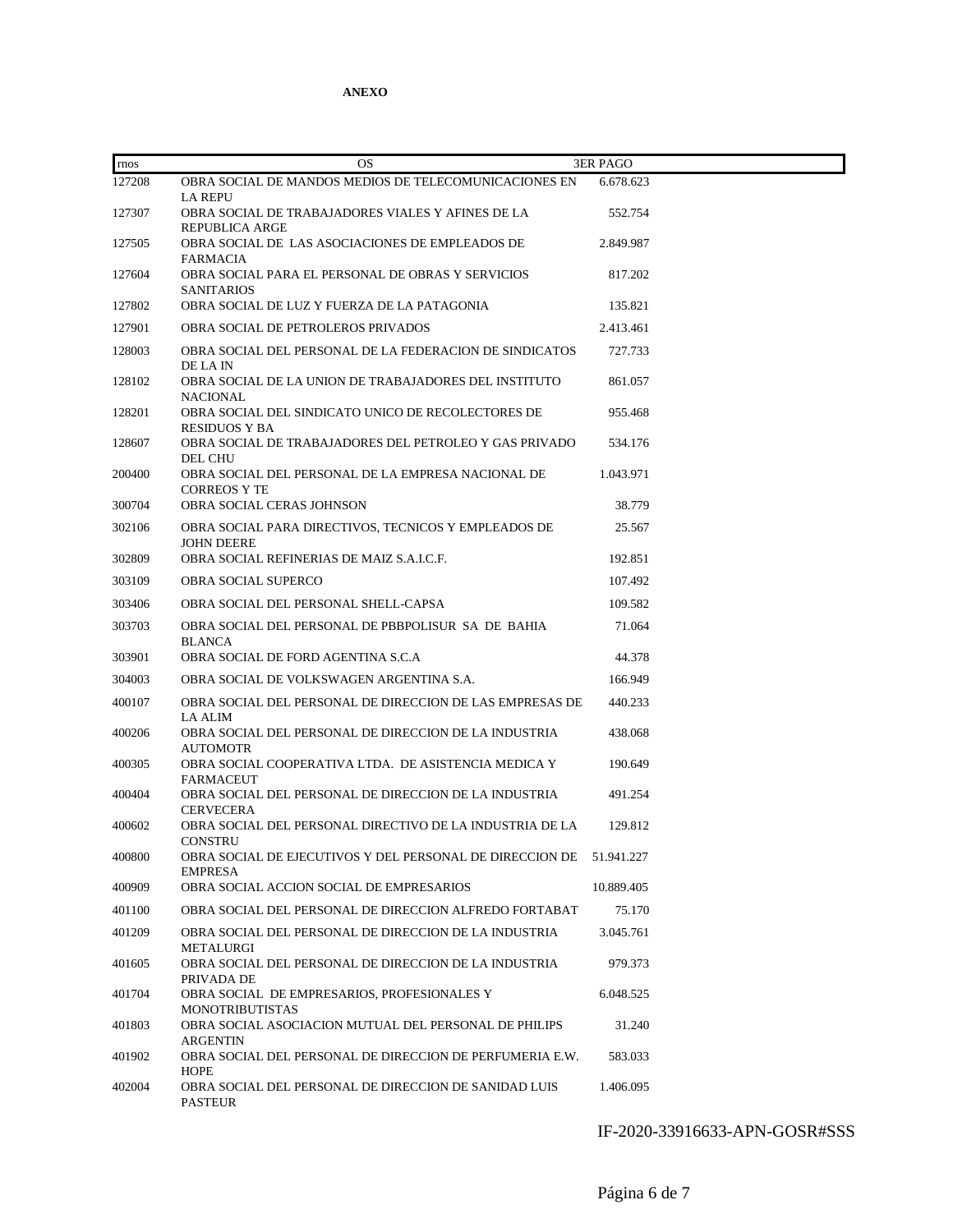| rnos      | <b>OS</b>                                                                   | <b>3ER PAGO</b> |
|-----------|-----------------------------------------------------------------------------|-----------------|
| 402103    | OBRA SOCIAL ASOCIACION DEL PERSONAL DE DIRECCION DE LA<br><b>INDUSTRIA</b>  | 83.941          |
| 402202    | OBRA SOCIAL MUTUALIDAD INDUSTRIAL TEXTIL ARGENTINA                          | 570.306         |
| 402301    | OBRA SOCIAL ASOCIACION DEL PERSONAL SUPERIOR DE LA<br><b>ORGANIZACIO</b>    | 425.751         |
| 402400    | OBRA SOCIAL PARA EL PERSONAL DE DIRECCION DE LA<br><b>INDUSTRIA VITIVIN</b> | 901.964         |
| 402509    | <b>OBRA SOCIAL YPF</b>                                                      | 841.873         |
| 402608    | OBRA SOCIAL ASOCIACION DE SERVICIOS SOCIALES PARA<br><b>EMPRESARIOS Y</b>   | 33.666          |
| 402707    | OBRA SOCIAL DE DIRECCION OSDO                                               | 666.004         |
| 402806    | OBRA SOCIAL DE DIRECCION DE LA ACTIVIDAD<br>AEROCOMERCIAL PRIVADA           | 111.038         |
| 600408    | ASOCIACION DE OBRAS SOCIALES DE COMODORO RIVADAVIA                          | 210.617         |
| 603100    | ASOCIACION DE OBRAS SOCIALES DE TRELEW                                      | 741.547         |
| 700108    | OBRA SOCIAL DEL PERSONAL MUNICIPAL DE AVELLANEDA                            | 179.751         |
| 700801    | OBRA SOCIAL DEL PERSONAL MUNICIPAL DE LA MATANZA                            | 397.273         |
| 701002    | OBRA SOCIAL PARA EL PERSONAL MUNICIPAL DE TRES DE<br><b>FEBRERO</b>         | 127.386         |
| 800501    | OBRA SOCIAL ACEROS PARANA                                                   | 744.794         |
| 900102    | OBRA SOCIAL DEL PERSONAL DE EMPRESAS FIAT Y EMPRESAS<br>PEUGEOT C           | 420.227         |
| TOTALES>> |                                                                             | 1.863.965.116   |

IF-2020-33916633-APN-GOSR#SSS